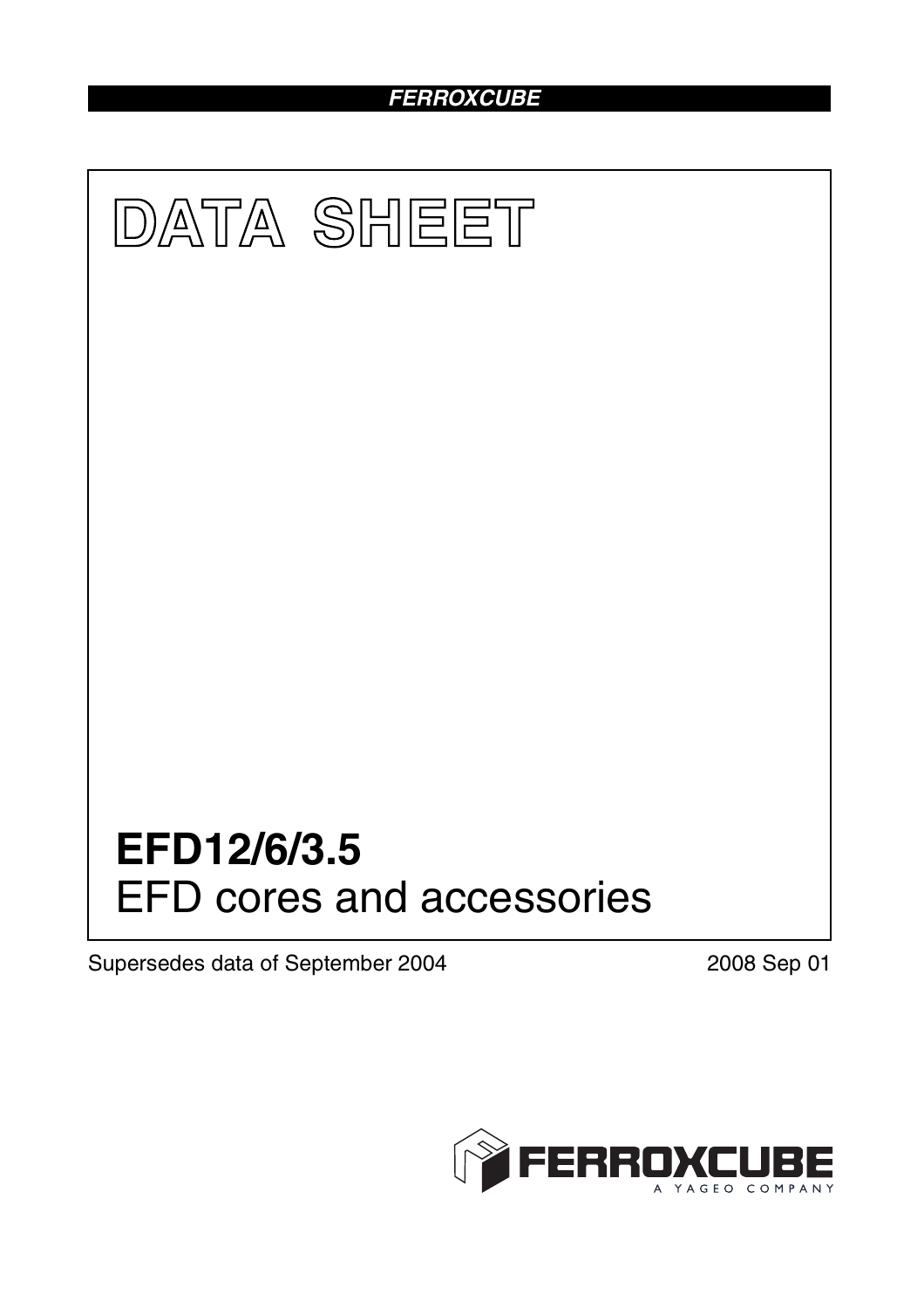### **CORES**

## **Effective core parameters**

| <b>SYMBOL</b> | <b>PARAMETER</b>  | <b>VALUE</b>  | <b>UNIT</b>     |
|---------------|-------------------|---------------|-----------------|
| $\Sigma(I/A)$ | core factor (C1)  | 2.50          | $mm-1$          |
| $V_{e}$       | effective volume  | 325           | mm <sup>3</sup> |
| $I_e$         | effective length  | 28.5          | mm              |
| $A_{\rm e}$   | effective area    | 11.4          | mm <sup>2</sup> |
| min           | minimum area      | 10.7          | mm <sup>2</sup> |
| m             | mass of core half | $\approx 0.9$ | g               |



#### **Core sets**

Clamping force for  $A_L$  measurements, 15  $\pm$ 5 N.

| <b>GRADE</b>    | $A_{L}$<br>(nH) | $\mu_{\mathbf{e}}$ | <b>AIR GAP</b><br>$(\mu m)$ | <b>TYPE NUMBER</b>      |
|-----------------|-----------------|--------------------|-----------------------------|-------------------------|
| 3C90            | 40 ±5%          | $\approx 80$       | $\approx 540$               | EFD12/6/3.5-3C90-A40-S  |
|                 | $63 + 8%$       | $\approx$ 125      | $\approx 290$               | EFD12/6/3.5-3C90-A63-S  |
|                 | $100 + 10%$     | $\approx 200$      | $\approx$ 160               | EFD12/6/3.5-3C90-A100-S |
|                 | 825 ± 25%       | $\approx 1610$     | $\approx 0$                 | EFD12/6/3.5-3C90-S      |
| 3C94            | 40 $\pm$ 5%     | $\approx 80$       | $\approx 540$               | EFD12/6/3.5-3C94-A40-S  |
|                 | 63 $\pm$ 8%     | $\approx$ 125      | $\approx 290$               | EFD12/6/3.5-3C94-A63-S  |
|                 | $100 + 10%$     | $\approx 200$      | $\approx$ 160               | EFD12/6/3.5-3C94-A100-S |
|                 | $825 + 25%$     | $\approx$ 1610     | $\approx$ 0                 | EFD12/6/3.5-3C94-S      |
| 3C96<br>des     | 750 ± 25%       | $\approx$ 1460     | $\approx 0$                 | EFD12/6/3.5-3C96-S      |
| 3F <sub>3</sub> | 40 $\pm$ 5%     | $\approx 80$       | $\approx 540$               | EFD12/6/3.5-3F3-A40-S   |
|                 | $63 + 8%$       | $\approx$ 125      | $\approx 290$               | EFD12/6/3.5-3F3-A63-S   |
|                 | $100 + 10%$     | $\approx 200$      | $\approx$ 160               | EFD12/6/3.5-3F3-A100-S  |
|                 | 700 ± 25%       | $\approx$ 1370     | $\approx 0$                 | EFD12/6/3.5-3F3-S       |
| 3F35<br>des     | 550 ± 25%       | $\approx 1070$     | $\approx 0$                 | EFD12/6/3.5-3F35-S      |
| 3F4<br>des      | 40 $\pm$ 5%     | $\approx 80$       | $\approx 500$               | EFD12/6/3.5-3F4-A40-S   |
|                 | $63 + 8\%$      | $\approx$ 125      | $\approx 260$               | EFD12/6/3.5-3F4-A63-S   |
|                 | $100 + 10%$     | $\approx 200$      | $\approx$ 130               | EFD12/6/3.5-3F4-A100-S  |
|                 | 380 ± 25%       | $\approx 730$      | $\approx 0$                 | EFD12/6/3.5-3F4-S       |
| 3F45<br>ത       | 380 ± 25%       | $\approx 730$      | $\approx 0$                 | EFD12/6/3.5-3F45-S      |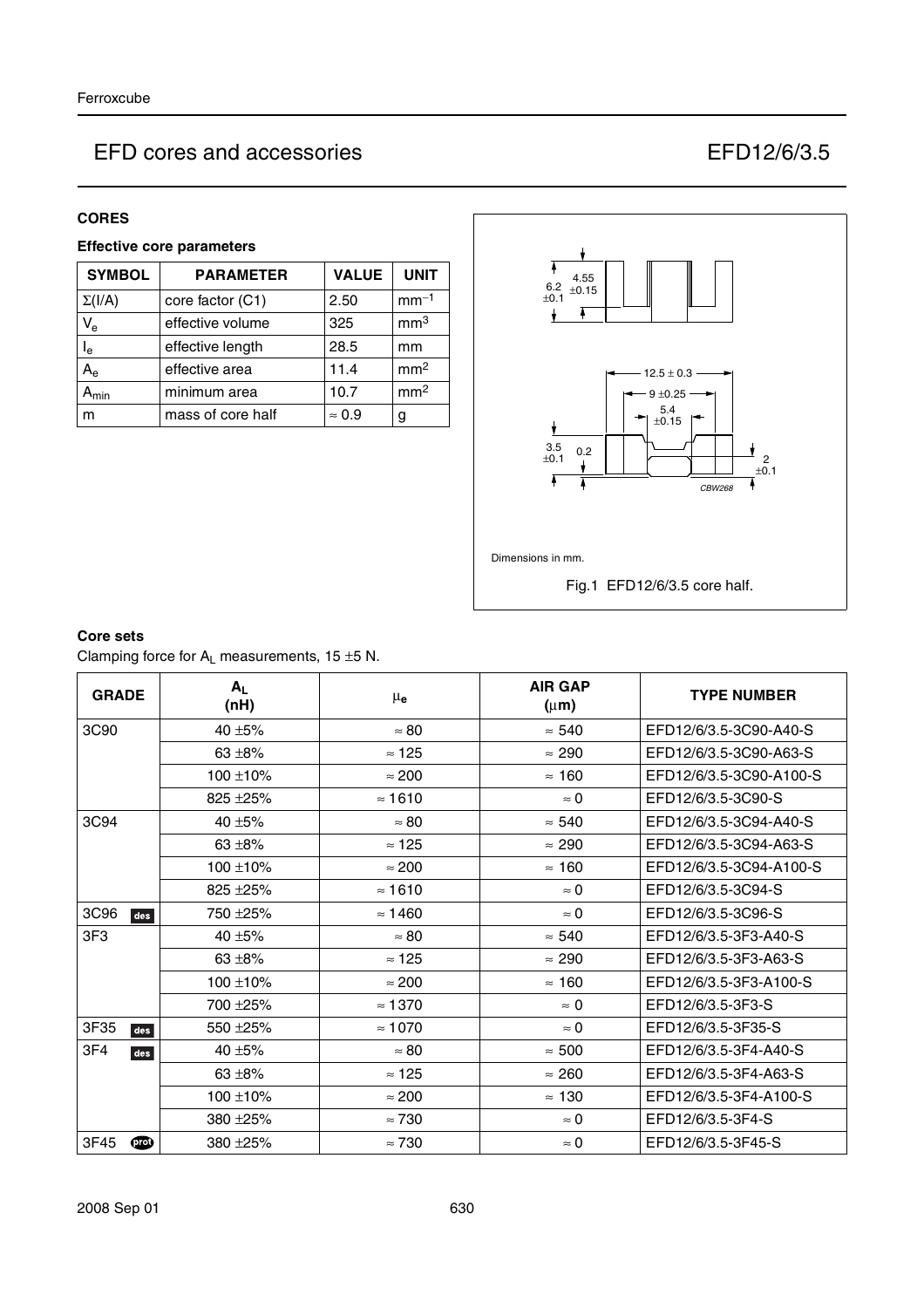|                 | $B(mT)$ at                                      | CORE LOSS (W) at                                |                                                 |                                                 |                                                 |
|-----------------|-------------------------------------------------|-------------------------------------------------|-------------------------------------------------|-------------------------------------------------|-------------------------------------------------|
| <b>GRADE</b>    | $H = 250$ A/m;<br>$f = 25$ kHz;<br>$T = 100 °C$ | $f = 100$ kHz;<br>$B = 100$ mT;<br>$T = 100 °C$ | $f = 100$ kHz;<br>$B = 200$ mT;<br>$T = 100 °C$ | $f = 400$ kHz;<br>$B = 50 mT$ ;<br>$T = 100 °C$ | $f = 500$ kHz;<br>$B = 50 mT$ ;<br>$T = 100 °C$ |
| 3C90            | $\geq 320$                                      | $\leq 0.036$                                    |                                                 |                                                 |                                                 |
| 3C94            | $\geq$ 320                                      | $\leq 0.029$                                    | $\leq 0.2$                                      |                                                 |                                                 |
| 3C96            | $\geq$ 340                                      | $\leq 0.022$                                    | $\leq 0.15$                                     | $\leq 0.06$                                     | $\leq 0.12$                                     |
| 3F35            | $\geq$ 300                                      |                                                 |                                                 | $\leq 0.03$                                     | $\leq 0.045$                                    |
| 3F <sub>3</sub> | $\geq 315$                                      | $\leq 0.04$                                     |                                                 | $\leq 0.065$                                    |                                                 |
| 3F4             | $\geq$ 250                                      |                                                 |                                                 |                                                 |                                                 |

## **Properties of core sets under power conditions**

## **Properties of core sets under power conditions (continued)**

|                 | $B(mT)$ at                                      | CORE LOSS (W) at                                |                                              |                                            |                                               |
|-----------------|-------------------------------------------------|-------------------------------------------------|----------------------------------------------|--------------------------------------------|-----------------------------------------------|
| <b>GRADE</b>    | $H = 250$ A/m;<br>$f = 25$ kHz;<br>$T = 100 °C$ | $f = 500$ kHz;<br>$B = 100 mT;$<br>$T = 100 °C$ | $f = 1$ MHz;<br>$B = 30 mT;$<br>$T = 100 °C$ | $= 1$ MHz;<br>$B = 50$ mT;<br>$T = 100 °C$ | $f = 3 MHz$ ;<br>$B = 10$ mT;<br>$T = 100 °C$ |
| 3C90            | $\geq$ 320                                      |                                                 |                                              |                                            |                                               |
| 3C94            | $\geq 320$                                      |                                                 |                                              |                                            |                                               |
| 3C96            | $\geq$ 340                                      |                                                 |                                              |                                            |                                               |
| 3F35            | $\geq 300$                                      | $\leq 0.35$                                     |                                              |                                            |                                               |
| 3F <sub>3</sub> | $\geq 315$                                      |                                                 |                                              |                                            |                                               |
| 3F <sub>4</sub> | $\geq$ 250                                      |                                                 | $\leq 0.095$                                 |                                            | $\leq 0.15$                                   |
| 3F45            | $\geq$ 250                                      |                                                 | $\leq 0.075$                                 | $\leq 0.28$                                | $\leq 0.12$                                   |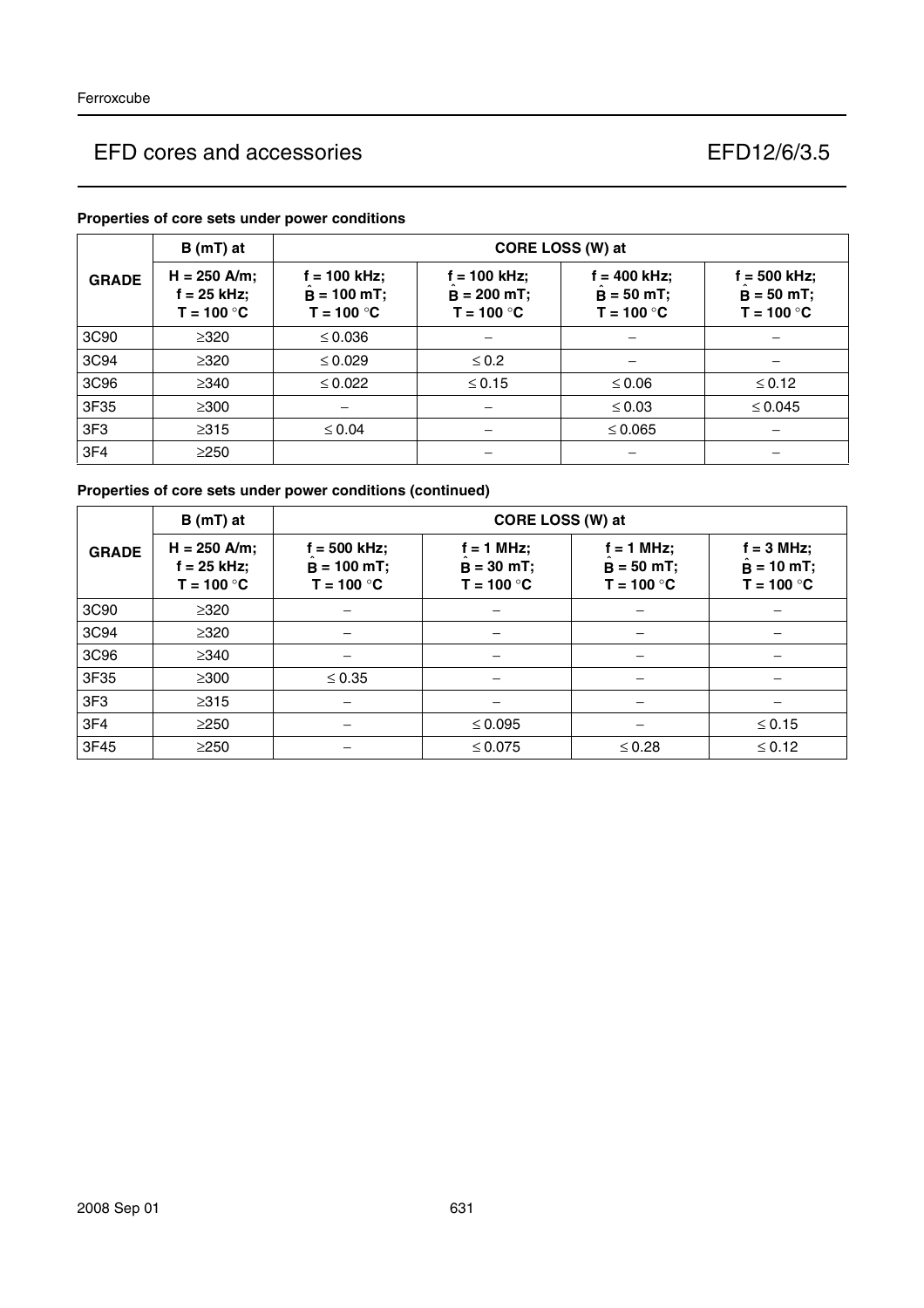## **COIL FORMERS**

### **General data**

| <b>ITEM</b>                   | <b>SPECIFICATION</b>                                                                                                       |
|-------------------------------|----------------------------------------------------------------------------------------------------------------------------|
| l Coil former material        | liquid crystal polymer (LCP), glass reinforced, flame retardant in accordance with<br>"UL 94V-0"; UL file number E83005(M) |
| Solder pad material           | copper-tin alloy (CuSn), tin (Sn) plated                                                                                   |
| Maximum operating temperature | 155 °C, "IEC 60085", class F                                                                                               |
| Resistance to soldering heat  | "IEC 60068-2-20", Part 2, Test Tb, method 1B, 350 °C, 3.5 s                                                                |
| Solderability                 | "IEC 60068-2-20", Part 2, Test Ta, method 1: 235 °C, 2 s                                                                   |



### **Winding data and area product for EFD12/6/3.5 coil former (SMD) with 8-solder pads**

| <b>NUMBER</b><br><b>OF</b><br><b>SECTIONS</b> | <b>NUMBER</b><br><b>OF SOLDER</b><br><b>PADS</b> | <b>MINIMUM</b><br><b>WINDING</b><br><b>AREA</b><br>(mm <sup>2</sup> ) | <b>MINIMUM</b><br><b>WINDING</b><br><b>WIDTH</b><br>(mm) | <b>AVERAGE</b><br><b>LENGTH OF</b><br><b>TURN</b><br>(mm) | <b>AREA</b><br><b>PRODUCT</b><br>Ae x Aw<br>(mm <sup>4</sup> ) | <b>TYPE NUMBER</b> |
|-----------------------------------------------|--------------------------------------------------|-----------------------------------------------------------------------|----------------------------------------------------------|-----------------------------------------------------------|----------------------------------------------------------------|--------------------|
|                                               |                                                  | 6.5                                                                   | 7.65                                                     | 18.6                                                      | 74.1                                                           | CPHS-EFD12-1S-8P-Z |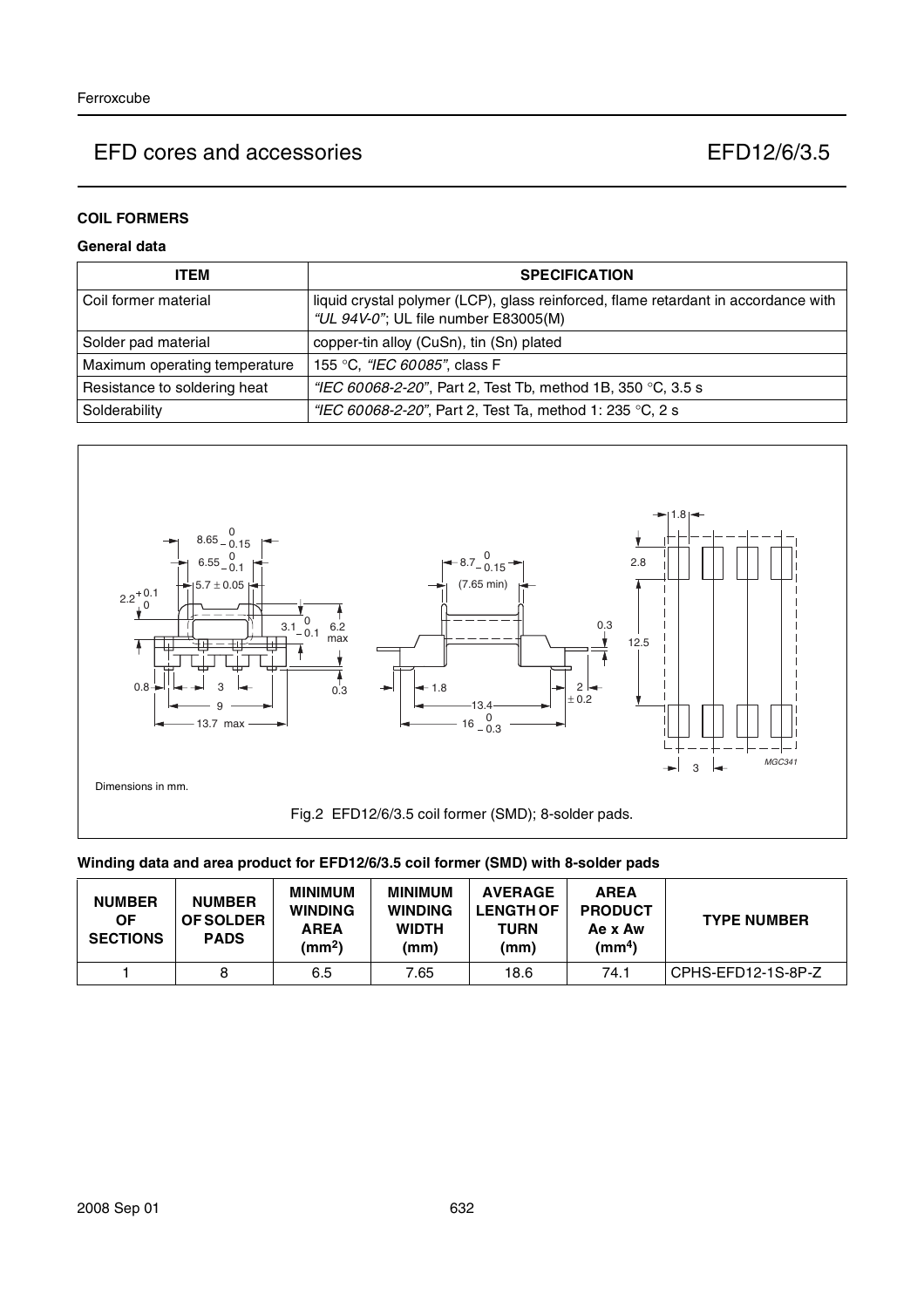## **MOUNTING PARTS**

### **General data**

| TEM   | <b>REMARKS</b>                               | <b>FIGURE</b> | <b>TYPE NUMBER</b> |
|-------|----------------------------------------------|---------------|--------------------|
| Clamp | stainless steel (CrNi); clamping force ≈20 N |               | M-EFL              |